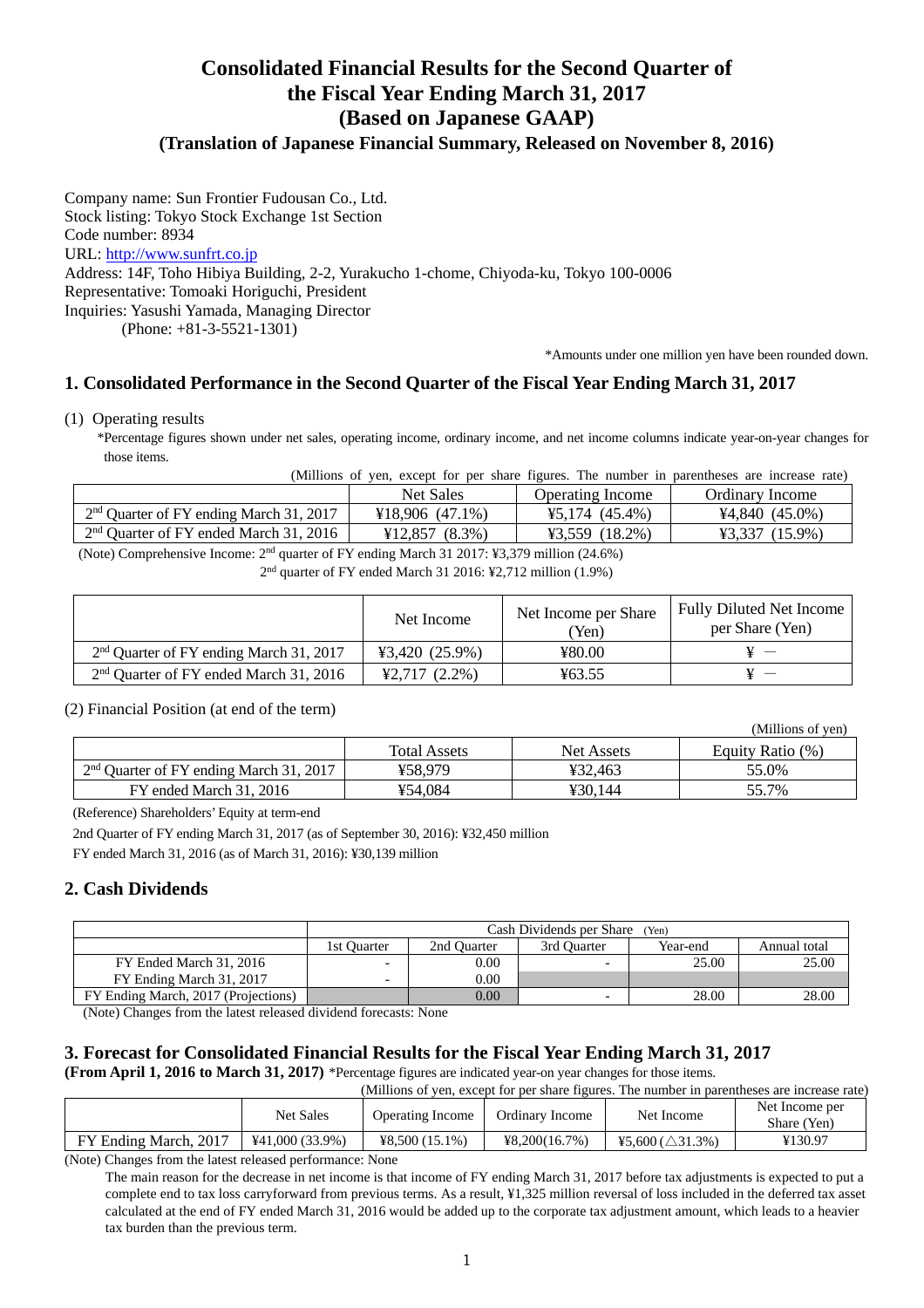# **4. Others**

(1) Changes in significant subsidiaries during the period (changes in specified subsidiaries resulting in changes in scope of consolidation): None New companies: —

Excluded companies: —

- (2) Adoption of special accounting practices in the preparation of quarterly consolidated financial statements: None
- (3) Changes in accounting principles, procedures and presentation methods
	- 1) Changes caused by revision of accounting standards: Yes
	- 2) Changes of accompanying revisions other than 1) above: None
	- 3) Changes in accounting estimates: None
	- 4) Restatement of corrections: None
- (4) Number of outstanding shares (common stocks)
	- 1) Number of outstanding shares at the end of the period (including treasury stock):
	- 2<sup>nd</sup> Quarter of FY ending March 31, 2017: 42,755,500 shares
		- FY ended March 31, 2016: 42,755,500 shares
	- 2) Number of treasury stock at the end of period:
		- 2<sup>nd</sup> Quarter of FY ending March 31, 2017: 143 shares

FY ended March 31, 2016: 143 shares

- 3) Average number of shares for the period:
	- 2<sup>nd</sup> Quarter of FY ending March 31, 2017: 42,755,357 shares
	- 2 nd Quarter of FY ended March 31, 2016: 42,755,357shares

※Implementation status of quarterly review processes

This Summary of Consolidated Financial Results is not subject to quarterly review processes under the Financial Products and Exchange Law. At the time of this document's release, review of the quarterly financial statements under the Financial Products and Exchange Law had not been completed.

## ※Appropriate use of business forecasts; other special items

Business forecasts contained in this report are based on information available to the Company on the date of this report's announcement and assumptions deemed reasonable. The company provides no assurance that the forecasts will be achieved. Actual results may differ significantly from such forecasts due to unforeseen circumstances.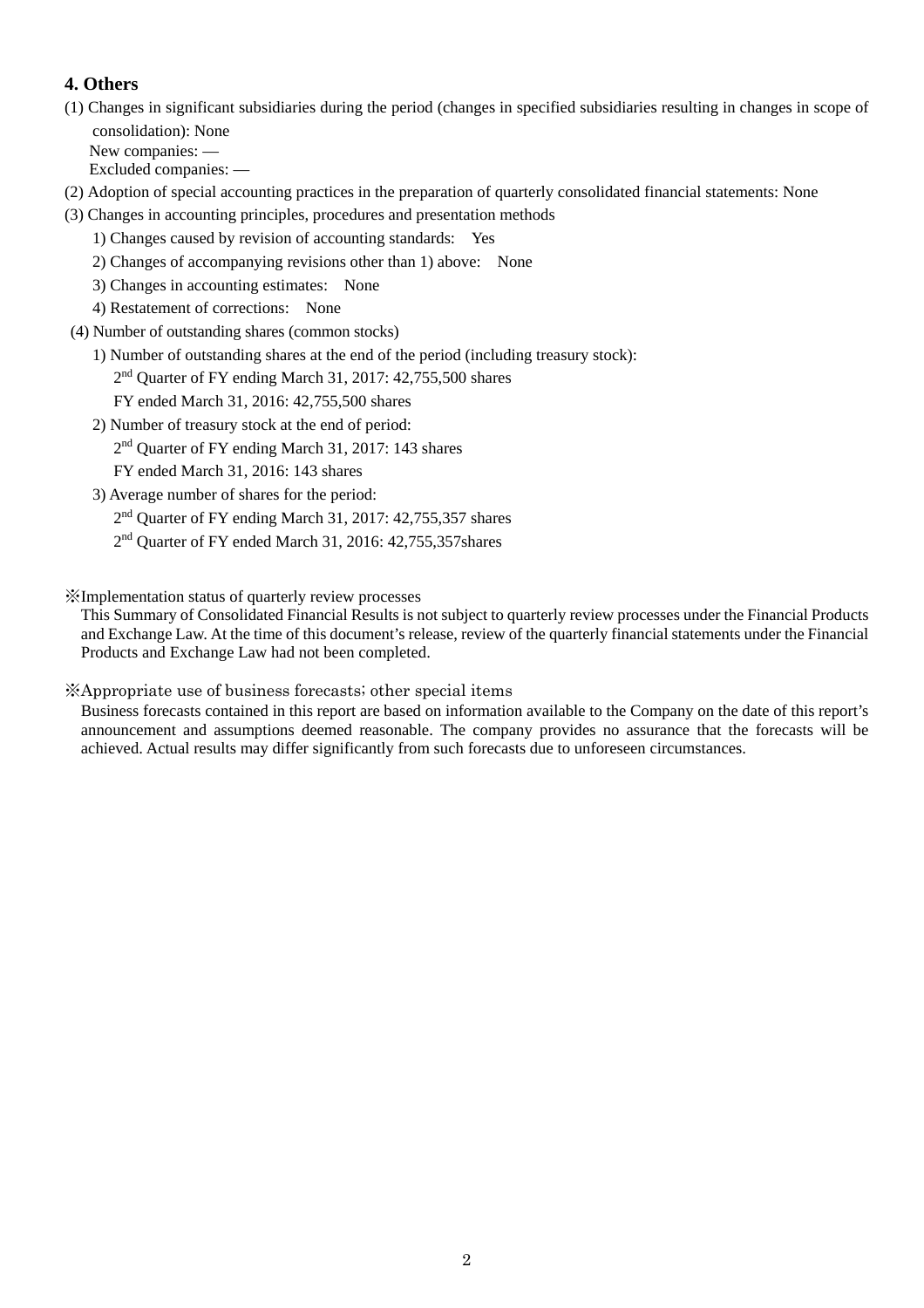# Table of Contents of Appendix

| 1. Qualitative Information Concerning Consolidated Business Performance for the Quarter Under Review  4 |  |
|---------------------------------------------------------------------------------------------------------|--|
|                                                                                                         |  |
|                                                                                                         |  |
|                                                                                                         |  |
|                                                                                                         |  |
| (2) Consolidated Quarterly Statements of Income and Consolidated Quarterly Statements of                |  |
|                                                                                                         |  |
|                                                                                                         |  |
|                                                                                                         |  |
|                                                                                                         |  |
|                                                                                                         |  |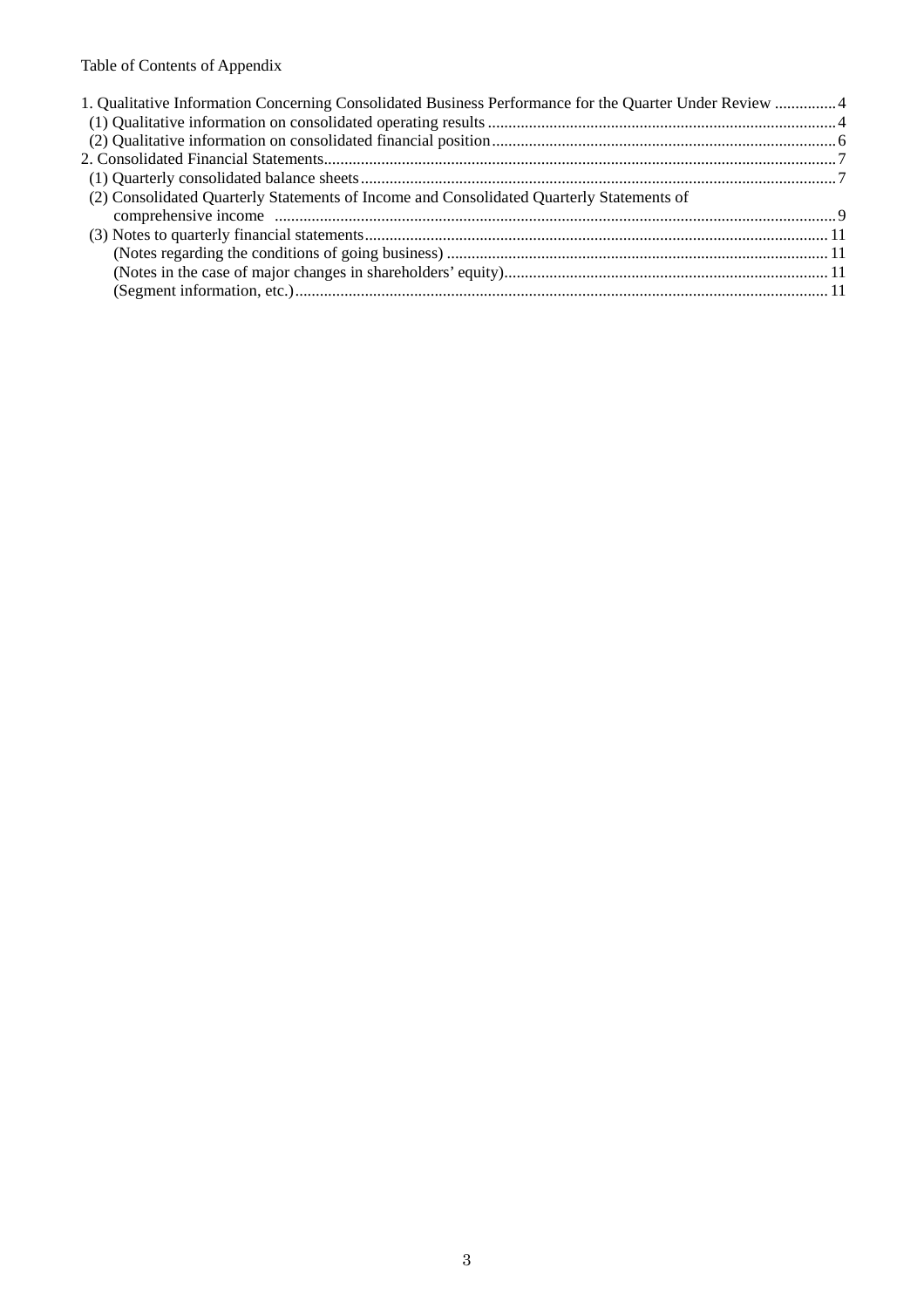### 1. Qualitative Information Concerning Consolidated Business Performance for the Quarter under Review (1) Qualitative information on consolidated operating results

In the situation of yen appreciation and sluggish growth of consumption, corporate profits recovery remains at a standstill. However, employment and income environment is improving due to various economic policy and monetary policy of the government and the BOJ. As increase of tourists to Japan also effects significantly on economy, a recovery basic tone continued in economic conditions. On the other hand, economy of emerging nations including China is slightly decelerating and showing downside risk, while impacts of Brexit on economy is also a concern. The sense of uncertainty about the future global economy is getting high

In the real estate industry to which our company and our consolidated subsidiaries (hereinafter, "our corporate group") belong, the vacancy rate of central Tokyo office building market has been hovering beneath 4% and average rent is also growing modestly. On the other hand, in real estate invest market, J-REIT is trading actively in real estate investment market, although many investors are in a wait-and-see mood because the uncertain prospects of the world economy. In such situation, trade volume of commercial real estate in market is gradually declining.

Under such circumstances, we specialize in small and medium-sized office buildings in central Tokyo, and dig deep in local market to develop high professional business with intense concentration. Through revitalization and utilization of real estate which is environmentally friendly, we solve any real estate related difficulties based on the viewpoint of customers sincerely. We provide services like rental and sales brokerage, management and maintenance, small repair and large scale renovation of buildings, specialists consultation regarding inheritance and tax affairs, rent guarantee service, etc. We eliminate customers' anxiety and complaints through all these services and create multifaceted earning opportunities.

By utilizing unrivalled knowhow and experience gained through various service above to the used buildings of revitalization business, we have been proactively developing real estate revitalization projects to which all experience is linked up and utilized. We conducts various renovations, such as transition for best use which could bring vigor to street community, setup offices with furnished interior before tenants are being recruited, garden terrace installation on rooftop, etc. By these renovations which reach hearts of tenant, used buildings are revitalized to attractive and high quality ones. In addition, with the strength of rental brokerage based on community sales, we sell properties to asset holders and wealthy people by utilizing the strength and features of circumference area as well as local history. This effort make us able to optimize the financial returns of buildings. Through grasp of tenants' needs and constant improvement, we are making achievements in revitalization business by mainly focusing on 5 central wards in Tokyo (Chiyoda, Chuo, Minato, Shinjuku and Shibuya).

Our business model strength is the operation capability gained from office building business. By utilizing the model in development, management and revitalization, we are actively developing hotel business as the second main pillar following our office business.

Considering meeting the demands of accommodations from tourists to Japan could benefits the creation of society interests, we are developing the "Inbound City-tourism Hotel" which is targeted at tourists to Japan. In April 2016, "SPRINGSUNNY", the first hotel of our collaborative brand with the Spring Group which is developing travel and air transport business in China, fully opened in Tokoname city, Aichi prefecture. As the result of our efforts on operation aiming at "heart-warming" hotel, the occupancy rate remains at a high level over 96% and average daily rate is improving remarkably as well. In addition, we are moving on with the plan of upper grade hotel in Kyoto. In order to serve purposes of hotel guests, we are making efforts on different categories for development and operation of "Inbound City-tourism Hotel".

Furthermore, in Da Nang, the largest city in central Vietnam, our first project in Vietnam, "The Blossom City" hotel, opened in August 2016. At the same time, we are developing high-rise condominiums over there as well. On the other hand, in Jakarta, the capital of Indonesia, we are proceeding with the construction of urban condominiums as well as service apartment business. Through these projects, we are aggressively pursuing our overseas development in fast-growing Southeast Asia.

As a result, our consolidated results for the second quarter ending September 2016 were as follows:

Sales ¥18,906 million (up by 47.1% year on year), operating income ¥ 5,174 million (up by 45.4% year on year), ordinary income ¥4,840 million (up by 45.0% year on year), and net income ¥3,420 million (up by 25.9% year on year).

The performance of each segment is as follows.

#### Real Estate Revitalization

From the procurement stage, our corporate group starts a "production" process through which we aim to put the property to the best use possible. By carefully researching real estate leasing market on a daily basis to collect knowledge and linking each section's experience in technologies, planning, building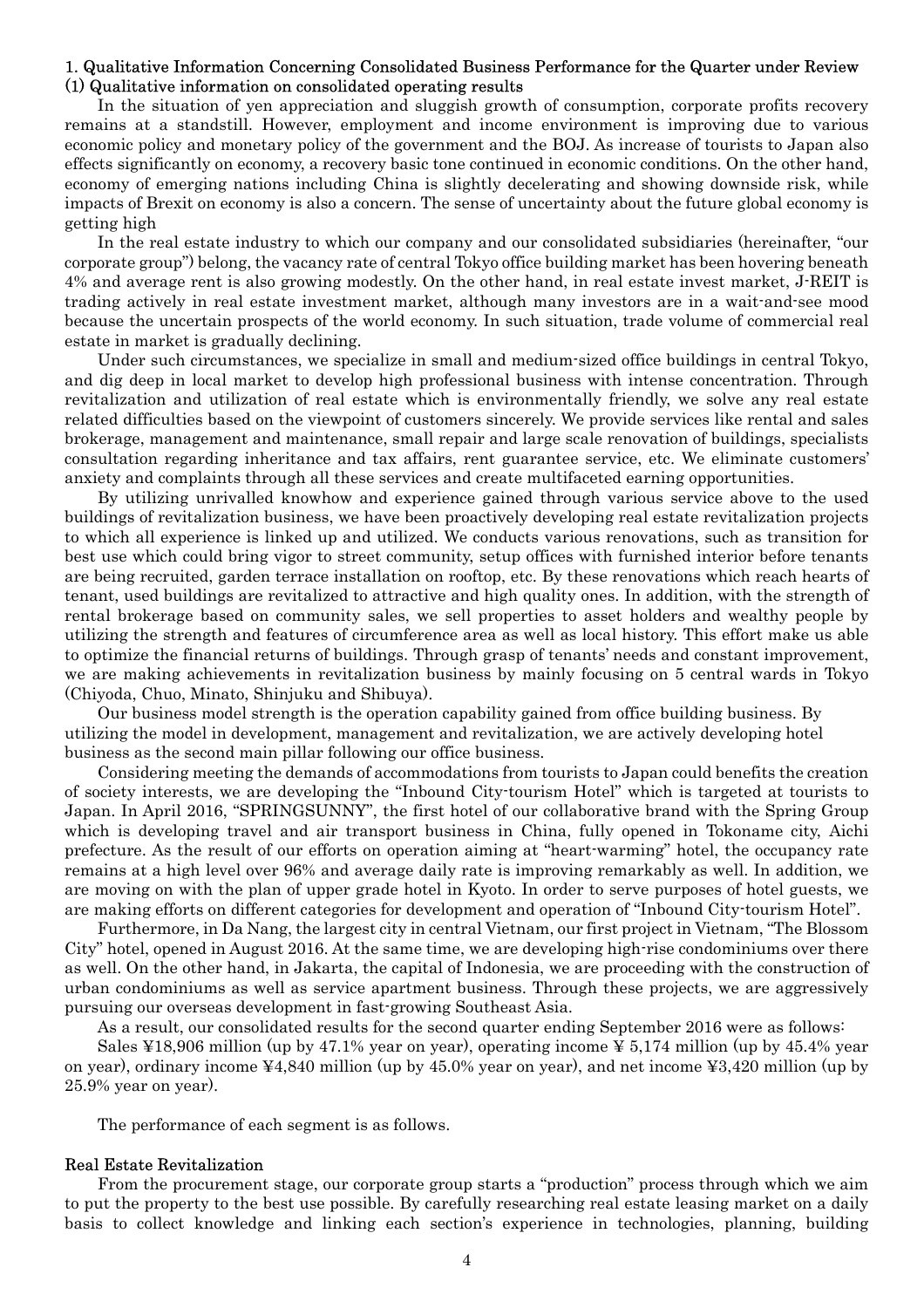management and construction, we draw up feasibly creative business plans. In addition, we emphasize the fact that the more satisfied the tenants are, the more satisfied the owners are. Through frequent interactions with tenants, we look for all possible ways to make the property more comfortable and convenient for them to use, and address any challenges quickly, and thereby achieve high rates of tenant retention and utilization.

As for replanning business, we acquire used buildings with problems such as aging facilities and low occupancy rate. Cherishing the location characteristics and local history, we renovate the buildings from the tenant's perspective or present-day needs at the time. By making efforts in office renovation for regional needs, we succeeded in revitalizing the buildings to high occupancy rate and high value-added products. Then we sell these products to asset holders and wealthy people. Such product making which appeal to value from perspective of customers led to high profit margin. Both sales and profits increased from the previous year. Profit margin rose as well.

In addition, we also take our responsibility to our customers seriously and quickly, providing an integrated set of support services after purchase such as hard and soft management of real estate, active actions toward problems, resolution for building owners' issues and response to the customer's new request, etc.

As for building rental business, we utilize the comprehensive operation capability to building revitalization. This make us be able to stabilize rent income from high occupancy rate. Building numbers and balance inventory increased. Because medium-sized projects operated over multiple years were sold as scheduled, rent income decreased. Thus, both sales and profits decreased from previous year.

As a result of activities above, sales were ¥16,514 million (up by 51.0% year on year) and segment income was ¥5,601 million (up by 54.6% year on year).

#### Real Estate Brokerage

Our sales brokerage business has been focusing on taking quick actions for customer referrals from other departments such as property management and rental brokerage. This lead to business chances such as purchase and sales from repeaters, referrals from a satisfied customer, etc. In addition, we are making efforts to improve our problem-solving skills through assets consulting and expand target customers through multiple language actions toward overseas customers including Taiwanese. On the other hand, market is showing partial overheat while some financial institutions become cautious about lending to real estate investment. In such environment, we should work harder but we didn't make enough effort to meet the needs of customers. Thus, compared to previous year, both sales and profits decreased.

As for rental brokerage, we are expanding branch offices across Tokyo area by focusing mainly on 5 central wards. In respective area of each branch office, we dig deep and work hard for customers with the strength of rental brokerage based on community sales. Thus, both sales and profits increased from previous year. Furthermore, in the process of improving occupancy rate, we don't only take vacancies as the only problems of building owners. We also pay attention to related problems such as decrepitude and inheritance issues with multifaceted and long-term perspective. Actual needs drawn out through conversation with customers are connected to business chances such as renewal and sales brokerage.

As a result of activities above, sales were ¥698 million (down by 24.0% year on year) and segment income was ¥553 million (down by 32.1% year on year).

#### Property Management

As for property management business, we are conducting building management which make us be able to stabilize rent income from high occupancy rate. The management consists of system establishment of detailed building operation and management, tenant recruitment based on knowledge of business conditions and property values in local neighborhoods, precise accounting, etc. About system establishment above, we make efforts such as monthly tenant visit to improve customer satisfaction. Also, we make document preparations exquisitely according to building owners' needs including language translation for foreign customers.

Through activities above, we succeeded in gaining building customer trust. For example, building owners who already became our customer would entrust new buildings to our management. Customers who bought buildings from our revitalization and sales brokerage department will entrust the building management to us after purchase. By making effort in increasing the entrusted buildings through service improvement, we were newly managing 44 buildings (14.4% increase year on year), as can be seen in the table below.

In addition, we make proposals for latent needs from perspectives of customers by learning deeply through grasp of their assets background and understanding of their building management policies. By doing this, we succeeded in creating business chances for sales brokerage and construction orders. This lead to issue resolution for customers by using our comprehensive group capability. Furthermore, by efforts such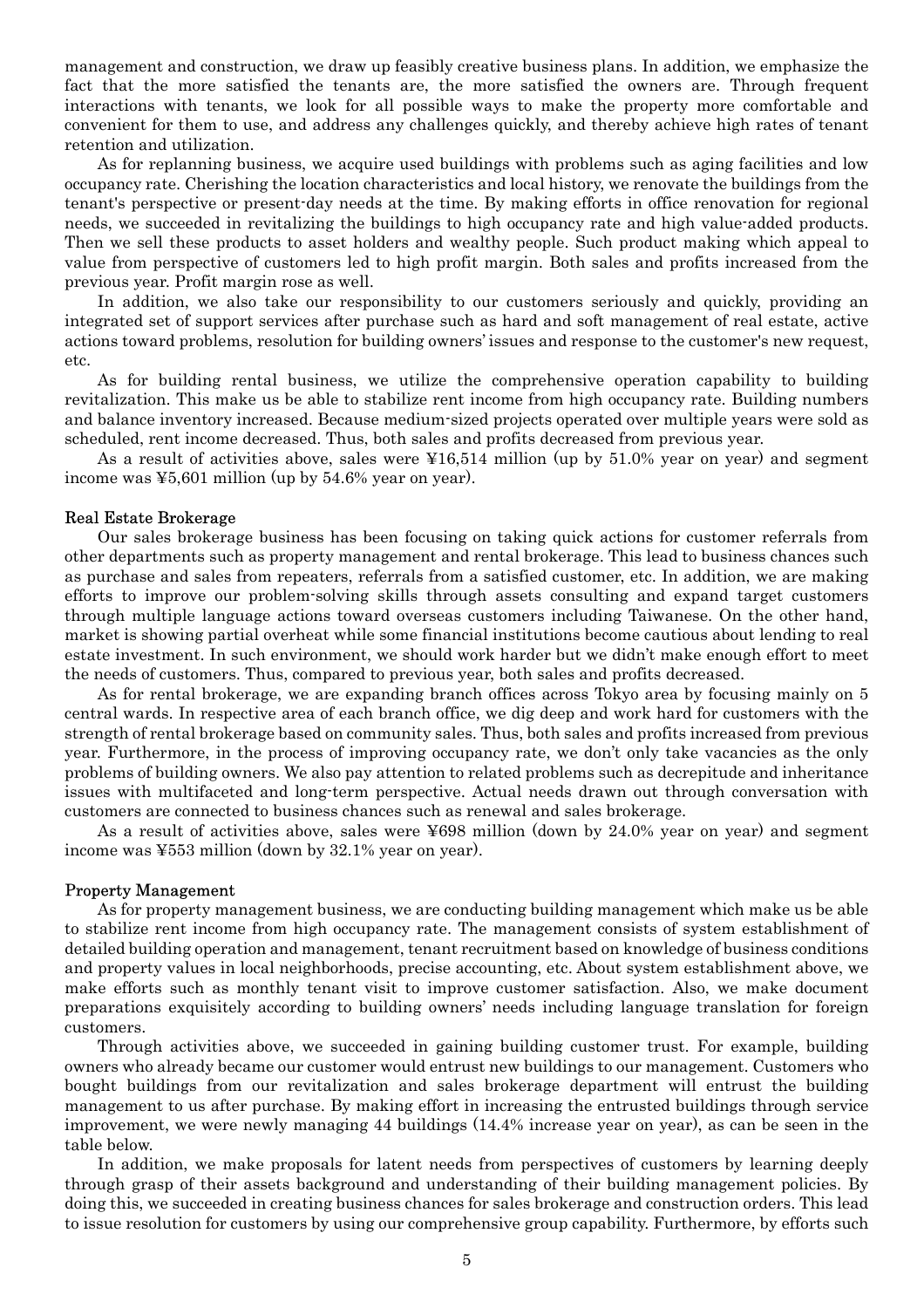as profitability improvement through appropriate rent modification and contract change to Fixed Term Building Lease Agreement with the grasp of rebuilding in future, we are providing high value-added service. As a result of activities above, both sales and profits increased.

|                            | End of September 2014 | End of September 2015 | End of September 2016 |
|----------------------------|-----------------------|-----------------------|-----------------------|
| No. of entrusted buildings | 243                   | 306                   | 350                   |
| Occupancy rate             | 96.8%                 | 96.6%                 | 95.8%                 |

As for the building maintenance business, by demonstration of our strength in property maintenance, especially in cleaning and repairing walls of high-rise buildings, we have been able to increase the number of orders received through cooperation with property management business. However, as personnel expenses are also increasing, sales got increased but profits have hit a plateau compared to previous year.

As a result of activities above, sales were ¥854 million (up by 17.1% year on year) and segment income was ¥397 million (up by 15.9%).

#### Other Businesses

In the rent guarantee business, concentration on new client acquisition and enhancement of cooperation with affiliated companies has helped to increase caseloads stably. Both sales and profits increased from previous year.

As for the construction solution business, due to commercialization specialized in revitalization business, sales decreased and profits increased.

In space rental business (rental meeting room business), users are increasing steadily based on repeaters and referrals. Compared to previous year, sales increased sharply, profits with large surplus were also achieved. Furthermore, in order to expand business, we are actively developing and operating new branch of rental office and rental meeting room through cooperation with rental brokerage department.

As for the hotel business, "SPRINGSUNNY Hotel Nagoya Tokoname" opened in April as the first hotel of collaborative brand with Shanghai Spring Group. As the result of our efforts on operation aiming at "heart-warming" hotel, the occupancy rate remains at a high level over 96% and average daily rate is improving remarkably as well. In addition, we are moving on with the plan of upper grade hotel in Kyoto. In order to serve purposes of hotel guests, we are making efforts on different categories for development and operation of our own brand as "Inbound City-tourism Hotel".

As a result of activities above, sales were ¥839 million (up by 210.2% year on year) and segment income was ¥417 million (up by 187.8% year on year).

#### (2) Qualitative information on consolidated financial position

As of the end of the second quarter of this consolidated fiscal year, total assets were 58,979 million yen (up by 9.1% from the end of the previous consolidated fiscal year) and liabilities were 26,516 million yen (up by 10.8%). The main reasons for the increase in total assets were that deferred tax assets decreased 827 million yen and acquired land increased 5,154 million yen. The main reasons for increase in liabilities was that advances received decreased 414 million yen and long-term debt increased 3,167 million yen.

In addition, net assets were 32,463 million yen (up by 7.7 %). The main reason for the increase in net assets was that though 1,068 million yen was paid out for year-end dividends, 3,420 million was posted as quarterly net income.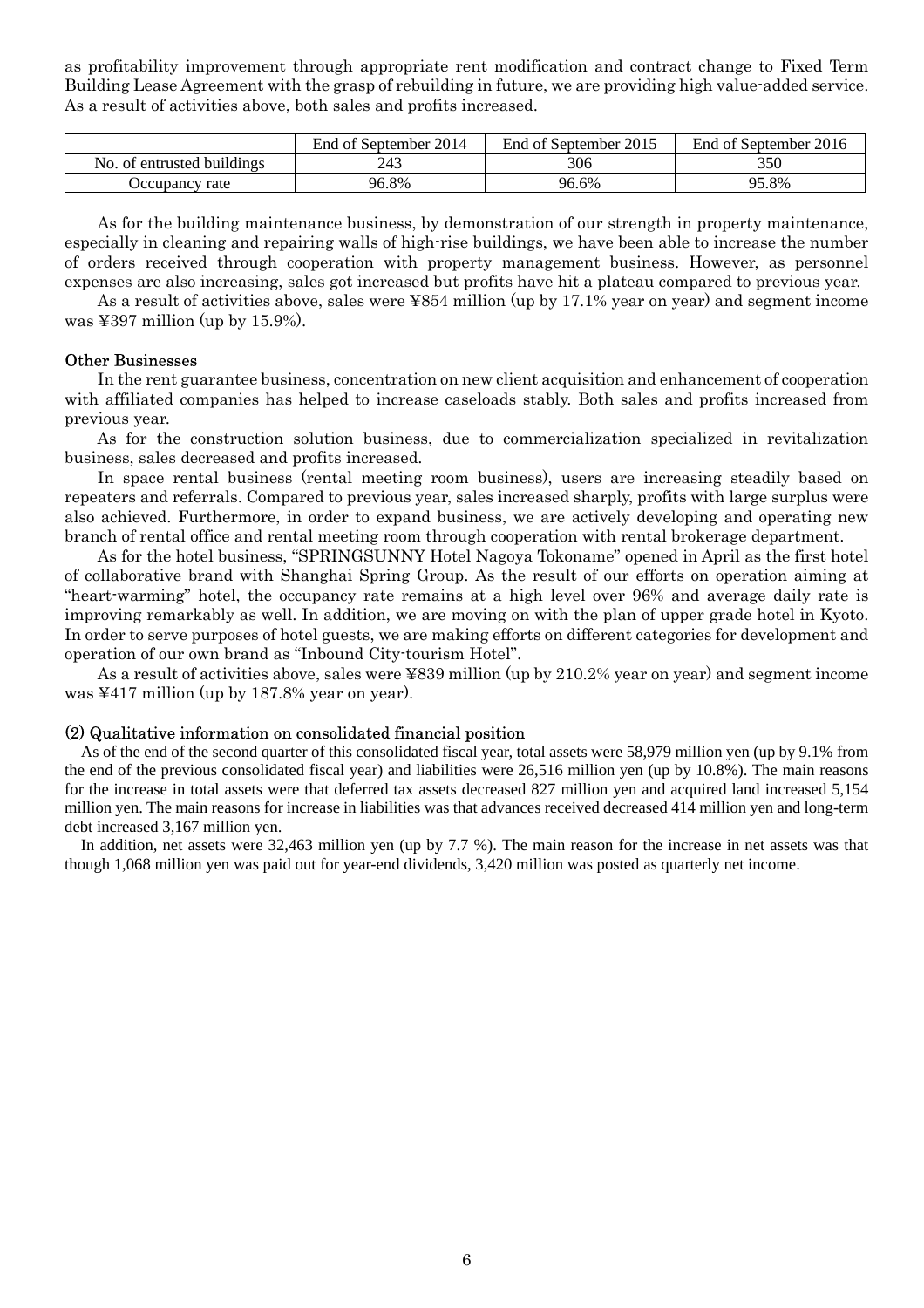### 2. Consolidated Financial Statements

#### (1) Consolidated Quarterly Balance Sheets

|                                     |                                                  | (Thousands of yen)                                                     |
|-------------------------------------|--------------------------------------------------|------------------------------------------------------------------------|
|                                     | FY ended March 31, 2016<br>(As of March 31,2016) | End of 2Q of FY ending<br>March 31, 2017<br>(as of September 30, 2016) |
| <b>ASSETS</b>                       |                                                  |                                                                        |
| <b>Current</b> assets               |                                                  |                                                                        |
| Cash and deposits                   | 15,413,978                                       | 15,464,519                                                             |
| Accounts receivable-trade           | 344,832                                          | 391,971                                                                |
| Real estate for sale                | 6,047,465                                        | 960,499                                                                |
| Real estate for sale in process     | 26,664,726                                       | 32,646,062                                                             |
| <b>Supplies</b>                     | 2,096                                            | 5,308                                                                  |
| Deferred tax assets                 | 1,736,749                                        | 909,342                                                                |
| Other                               | 1,174,601                                        | 750,901                                                                |
| Allowance for doubtful accounts     | $\triangle$ 18,977                               | $\Delta$ 15,345                                                        |
| Total current assets                | 51,365,472                                       | 51,113,210                                                             |
| Noncurrent assets                   |                                                  |                                                                        |
| Property, plant and equipment       |                                                  |                                                                        |
| Buildings, net                      | 702,298                                          | 694,669                                                                |
| Land                                | 1,172,832                                        | 6,327,088                                                              |
| Other, net                          | 44,723                                           | 44,220                                                                 |
| Total property, plant and equipment | 1,919,854                                        | 7,065,979                                                              |
| Intangible assets                   | 278,208                                          | 271,831                                                                |
| Investments and other assets        |                                                  |                                                                        |
| Other                               | 525,166                                          | 532,983                                                                |
| Allowance for doubtful accounts     | $\Delta$ 4,381                                   | $\Delta$ 4,419                                                         |
| Total investments and other assets  | 520,784                                          | 528,564                                                                |
| Total noncurrent assets             | 2,718,847                                        | 7,866,375                                                              |
| <b>Total assets</b>                 | 54,084,319                                       | 58,979,585                                                             |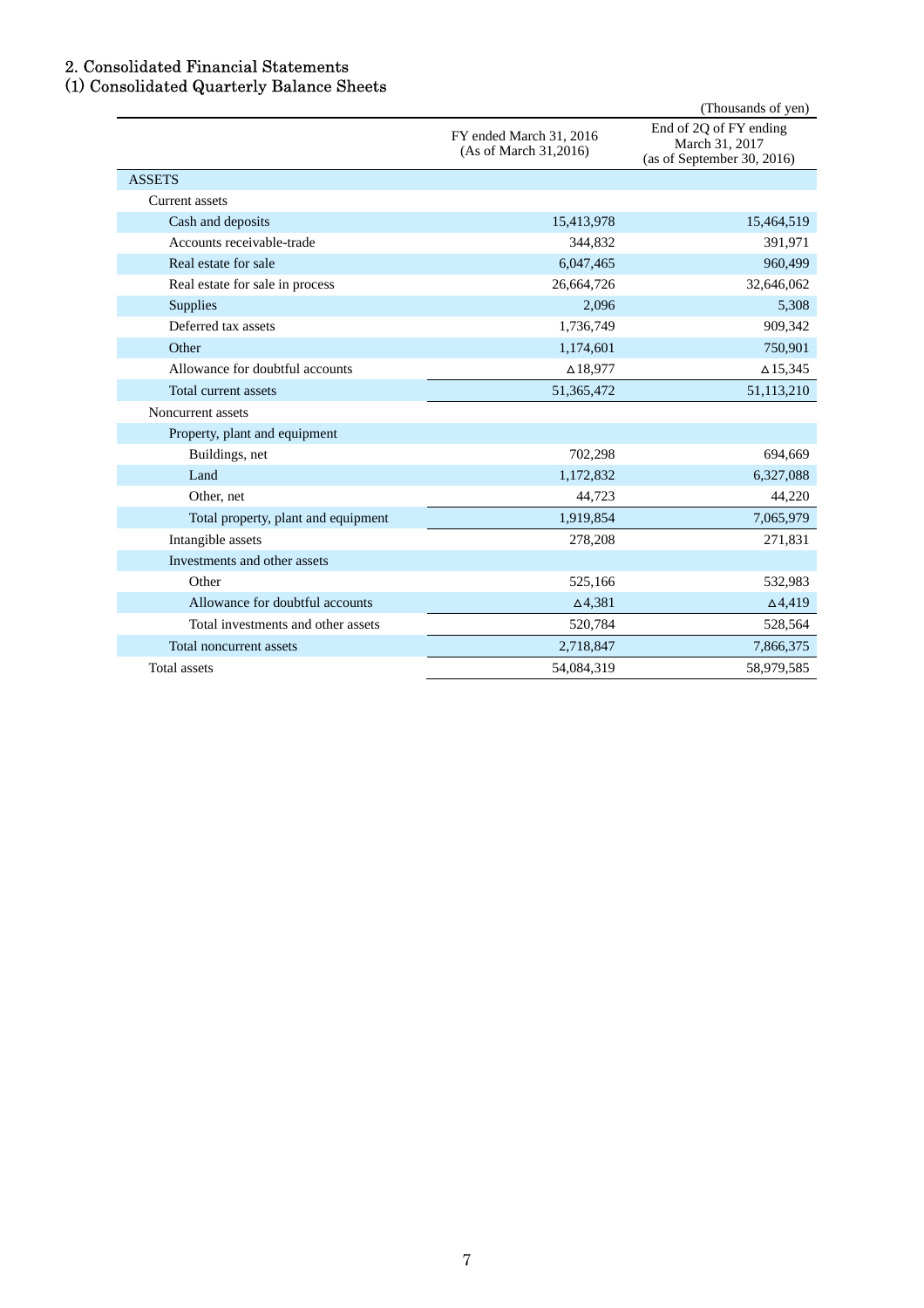|                                                       |                                                  | (Thousands of yen)                                                     |
|-------------------------------------------------------|--------------------------------------------------|------------------------------------------------------------------------|
|                                                       | FY ended March 31, 2016<br>(As of March 31,2016) | End of 2Q of FY ending<br>March 31, 2017<br>(as of September 30, 2016) |
| <b>LIABILITIES</b>                                    |                                                  |                                                                        |
| Current liabilities                                   |                                                  |                                                                        |
| Accounts payable-trade                                | 599,139                                          | 929,852                                                                |
| Short-term loans payable                              | 1,248,500                                        | 1,088,300                                                              |
| Current portion of bonds                              | 101,200                                          | 1,183,900                                                              |
| Current portion of long-term loans payable            | 2,004,184                                        | 2,199,384                                                              |
| Income taxes payable                                  | 973,017                                          | 688,437                                                                |
| Provision for bonuses                                 | 134,643                                          | 140,648                                                                |
| Provision for directors' bonuses                      | 41,150                                           | 24,000                                                                 |
| Construction warranty reserve                         | 6,800                                            | 10,400                                                                 |
| Provision for loss on guarantees for rent             | 41,739                                           | 49,204                                                                 |
| Other                                                 | 2,491,110                                        | 2,028,612                                                              |
| Total current liabilities                             | 7,641,484                                        | 8,342,739                                                              |
| Noncurrent liabilities                                |                                                  |                                                                        |
| Bonds payable                                         | 1,413,300                                        | 280,000                                                                |
| Long-term loans payable                               | 13,642,252                                       | 16,614,460                                                             |
| Deferred tax liabilities                              | 578                                              | 341                                                                    |
| Other                                                 | 1,242,048                                        | 1,278,570                                                              |
| Total noncurrent liabilities                          | 16,298,179                                       | 18, 173, 372                                                           |
| <b>Total liabilities</b>                              | 23,939,663                                       | 26,516,111                                                             |
| <b>NET ASSETS</b>                                     |                                                  |                                                                        |
| Shareholders' equity                                  |                                                  |                                                                        |
| Capital stock                                         | 8,387,211                                        | 8,387,211                                                              |
| Capital surplus                                       | 2,871,767                                        | 2,871,767                                                              |
| Retained earnings                                     | 18,885,910                                       | 21,237,799                                                             |
| Treasury stock                                        | $\Delta$ 174                                     | $\triangle$ 174                                                        |
| Total shareholders' equity                            | 30,144,715                                       | 32,496,604                                                             |
| Accumulated other comprehensive income                |                                                  |                                                                        |
| Valuation difference on available-for-sale securities | 2,951                                            | 2,734                                                                  |
| Foreign currency translation adjustment               | $\Delta$ 8,331                                   | ∆48,895                                                                |
| Total accumulated other comprehensive income          | $\Delta$ 5,379                                   | $\Delta$ 46,160                                                        |
| Minority interests                                    | 5,320                                            | 13,029                                                                 |
| Total net assets                                      | 30,144,656                                       | 32,463,473                                                             |
| Total liabilities and net assets                      | 54,084,319                                       | 58,979,585                                                             |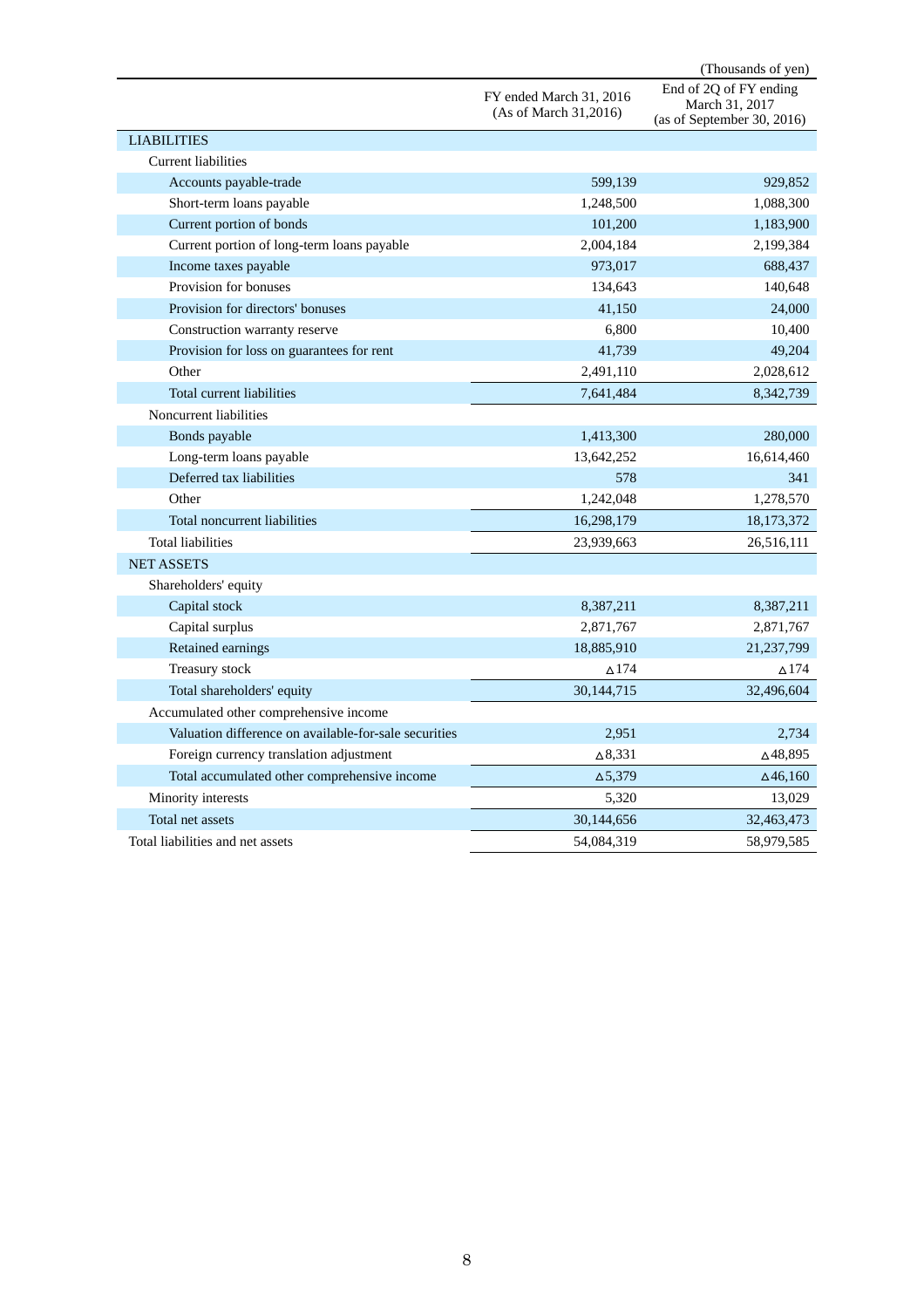# (2) Consolidated Quarterly Statements of Income and Consolidated Quarterly Statements of comprehensive income

Consolidated Quarterly Statements of Income

|                                                                           |                            | (Thousands of yen)                                                                  |
|---------------------------------------------------------------------------|----------------------------|-------------------------------------------------------------------------------------|
|                                                                           | Second Quarter of FY ended | Second Quarter of FY ending                                                         |
|                                                                           | March 31, 2016             | March 31, 2017                                                                      |
| Net sales                                                                 | 12,857,352                 | (April 1,2015- September 30, 2015) (April 1,2016- September 30, 2016)<br>18,906,804 |
| Cost of sales                                                             | 7,657,650                  | 11,670,201                                                                          |
| Gross profit                                                              | 5,199,702                  | 7,236,603                                                                           |
| Selling, general and administrative expenses                              | 1,639,982                  | 2,062,306                                                                           |
| Operating income                                                          | 3,559,719                  | 5, 174, 297                                                                         |
| Non-operating income                                                      |                            |                                                                                     |
| Interest income                                                           | 5,647                      | 7,462                                                                               |
| Dividends income                                                          | 275                        | 282                                                                                 |
| Subsidy income                                                            | 4,470                      | 1,770                                                                               |
| Other                                                                     | 412                        | 1,288                                                                               |
| Total non-operating income                                                | 10,805                     | 10,802                                                                              |
| Non-operating expenses                                                    |                            |                                                                                     |
| Interest expenses                                                         | 107,558                    | 106,071                                                                             |
| <b>Bond Issuance Cost</b>                                                 | 84,128                     |                                                                                     |
| Foreign currency transaction loss                                         | 17,913                     | 61,429                                                                              |
| <b>Financing Cost</b>                                                     | 8,651                      | 154,105                                                                             |
| Other                                                                     | 14,466                     | 22,780                                                                              |
| Total non-operating expenses                                              | 232,719                    | 344,387                                                                             |
| Ordinary income                                                           | 3,337,806                  | 4,840,712                                                                           |
| Extraordinary income                                                      |                            |                                                                                     |
| Gains from sale of noncurrent assets                                      |                            | 1,601                                                                               |
| Total extraordinary profit                                                |                            | 1.601                                                                               |
| Extraordinary loss                                                        |                            |                                                                                     |
| Loss on retirement of noncurrent assets                                   | 827                        |                                                                                     |
| Loss from lawsuits                                                        | 10,850                     |                                                                                     |
| Loss on valuation of membership                                           |                            | 1,250                                                                               |
| Total extraordinary losses                                                | 11,677                     | 1,250                                                                               |
|                                                                           | 3,326,129                  |                                                                                     |
| Income before income taxes and minority interests<br>Income taxes-current | 626,106                    | 4,841,063<br>593,582                                                                |
| Income taxes-deferred                                                     | $\Delta$ 16,751            | 827,265                                                                             |
| Total income taxes                                                        | 609,355                    | 1,420,848                                                                           |
|                                                                           |                            |                                                                                     |
| Income before minority interests                                          | 2,716,773                  | 3,420,214                                                                           |
| Minority interests in income (loss)                                       | $\Delta$ 560               | $\Delta$ 558                                                                        |
| Net income                                                                | 2,717,334                  | 3,420,773                                                                           |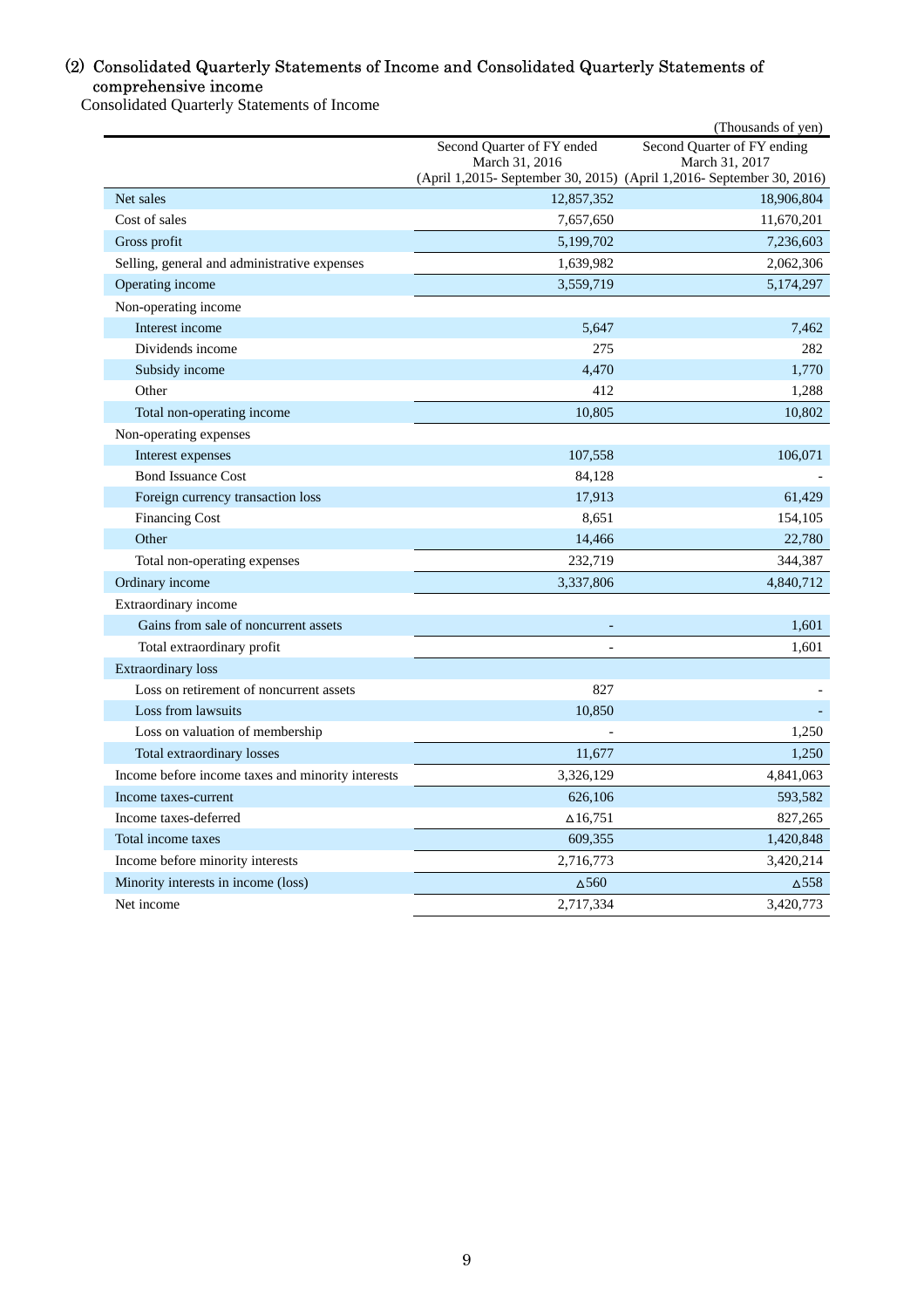# Consolidated Quarterly Statements of comprehensive income

|                                                           |                            | (Thousands of yen)          |
|-----------------------------------------------------------|----------------------------|-----------------------------|
|                                                           | Second Quarter of FY ended | Second Quarter of FY ending |
|                                                           | March 31, 2016             | March 31, 2017              |
|                                                           | (April 1,2015-             | (April 1,2016-              |
|                                                           | September 30, 2015)        | September 30, 2016)         |
| Income before minority interests                          | 2,716,773                  | 3,420,214                   |
| Other comprehensive income                                |                            |                             |
| Valuation difference on available-for-sale securities     | $\Delta 86$                | $\triangle$ 216             |
| Foreign currency translation adjustment                   | $\Delta$ 4,014             | $\Delta$ 40.564             |
| Total other comprehensive income                          | $\Delta$ 4,100             | $\Delta$ 40,780             |
| Comprehensive income                                      | 2,712,672                  | 3,379,434                   |
| Comprehensive income attributable to                      |                            |                             |
| Comprehensive income attributable to owners of the parent | 2,713,233                  | 3,379,992                   |
| Comprehensive income attributable to minority interests   | $\Delta$ 560               | $\triangle$ 558             |